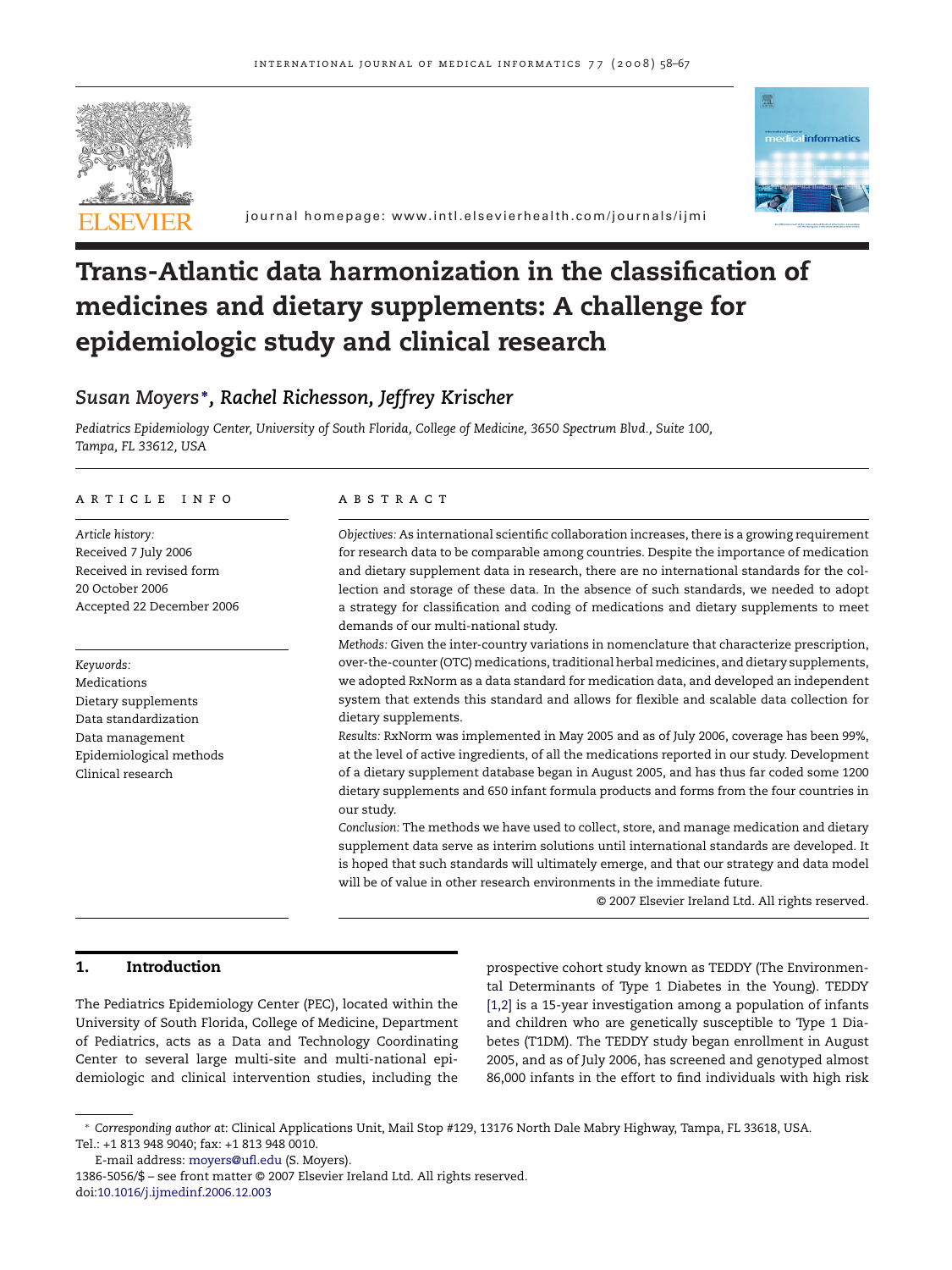genetic markers (HLA genotype DR 3/4, DR 4/4 and certain others). The study aim is to characterize environmental factors that help explain reasons why some genetically at-risk children develop T1DM while others do not. Investigators collect serum and plasma samples from enrolled infants beginning 90 days post-partum, then every 3 months until age 4, and every 6 months thereafter until age 15. Laboratory assays monitor for the presence of autoantibodies associated with the disease, as well as biomarkers for nutrients, cytokines, and pathogens that have been associated with either higher or lower risk of T1DM in prior research. Data collection also involves physical assessments such as growth rates, as well as numerous self-reported questionnaires about pregnancy and child diet, child and maternal medications, infections, vaccinations, and psychosocial stressors. The projected enrollment screening of over 220,000 and enrollment of over 7000 newborns involves multiple clinical centers in Europe and North America (Finland, Germany, Sweden, and the USA).

The accurate coding of medications and dietary supplements in TEDDY, as in any clinical trial, is vitally important, even though this trial, like many others, is not investigating the use of these products per se. Yet participants' use of supplements and/or medications may influence a number of important factors, such as researchers' choice of entry criteria for a clinical trial, evaluation of the effectiveness of a clinical trial, and analysis of the determinants of health and disease.

There is no single internationally recognized standard for recording and categorizing data for medications, for medical foods such as infant formulas, or for dietary supplements, and there is not even an internationally accepted definition of what constitutes a dietary supplement. Prior studies have used a variety of coding mechanisms to record data on drugs [\[3–6\]](#page-8-0) and dietary supplements [\[7–9\],](#page-8-0) including locally developed drug lists, as well as nationally representative commercial databases such as MediSpan, but there has not been consistency in research methodologies. Data standards at an international level are imperative not only for improved epidemiological research, but for other types of clinical research and patient care as well. This journal has served as an international forum for nations to discuss their requirements [\[10\],](#page-8-0) challenges [\[11,12\]](#page-8-0) and selection [10,13-17] of various healthcare data standards [\[13,15\].](#page-8-0) The use of standards in international settings is expensive and complicated by factors including financial, technical, cultural, legal and security and privacy issues [\[14\].](#page-8-0) Despite these challenges, successful multi-nation standardization endeavors have been demonstrated [\[18\].](#page-8-0) International data standards are the foundation for the global exchange of health information which promises to improve patient quality of life and public health [\[19\]](#page-8-0) in coming decades, and this work moves to create discussion and consensus in our interest area of medications and dietary supplements.In an effort to produce harmonized data in our four TEDDY countries, we sought to establish both definitions and data recording standards for these constructs to enable collection of robust and comparable information on reported medications, infant formulas, and dietary supplements. We summarize our experience and highlight lessons learned and future research areas.

## *1.1. Requirements for medication and dietary supplement data in TEDDY*

In the self-reported portions of data collection for the TEDDY study, subjects typically cite specific prescription and OTC medications, traditional medicines, and dietary supplements. Standardizing the collection and capture of these data is critical for meaningful analyses, but there are several "levels" of standardization to consider. A first issue is classifying the nature of the substance ingested (e.g., OTC medication, traditional medicine, dietary supplement, etc.). A second issue concerns verification of products stated in subjects' selfreports, as it is not uncommon for dietary supplements to be perceived and reported as medications, and vice versa. A third issue is determining what pieces of information should be collected for each (e.g., name, ingredients, or dosage) and whether this can be done consistently across data collection sites. The final issue is then choosing appropriate data standards for each construct and to facilitate the coding of products at the same level of detail for each of many data collection sites.

#### *1.2. Types of data collected and operating environment*

Data for the TEDDY study are collected by distributed research staff using scannable automated forms, and the data are transmitted electronically through scanning, or manually entered on on-line forms to the PEC. [Table 1](#page-2-0) shows items from TEDDY questionnaires that have generated subjects' responses about dietary supplements and medications.

There were three major requirements for "standard" medication and/or dietary supplement names in the TEDDY project. First, because of the use of scannable automated forms and the various languages involved, there was a need for a *code* to support each reported substance. The use of free text was not feasible because of length restrictions for the automated form fields, the high likelihood of spelling errors on forms or scanning errors due to multiple handwriting sources and multiple languages. Given the need for a alphanumeric code for each medication, the ideal standard should adhere to best practice criteria [\[20\]](#page-8-0) regarding the management of numerical codes. The codes should be non-sensical, unique, non-ambiguous, permanent, and should never be recycled to encode other concepts. Additionally, the ideal standard for a long-term project, such as TEDDY should include a defined process to add codes as new products or gaps in the standard are discovered [\[21\].](#page-8-0)

The second major requirement in identifying a standard for medication or dietary supplement names in the TEDDY project is that the ideal standard would be something in routine use in all of the member countries. However, as previously described, there are currently no international standard coding schemes for these products. The third requirement for a standard for is the need to store generic-named substances that are reported by study participants by brand (and generic) names. The ideal coding scheme needed to include relationships between brand names and (generic) ingredient names. To date, there are no comprehensive *electronic* sources that capture brand name—generic relationships globally, although individual countries may have reputable sources for this.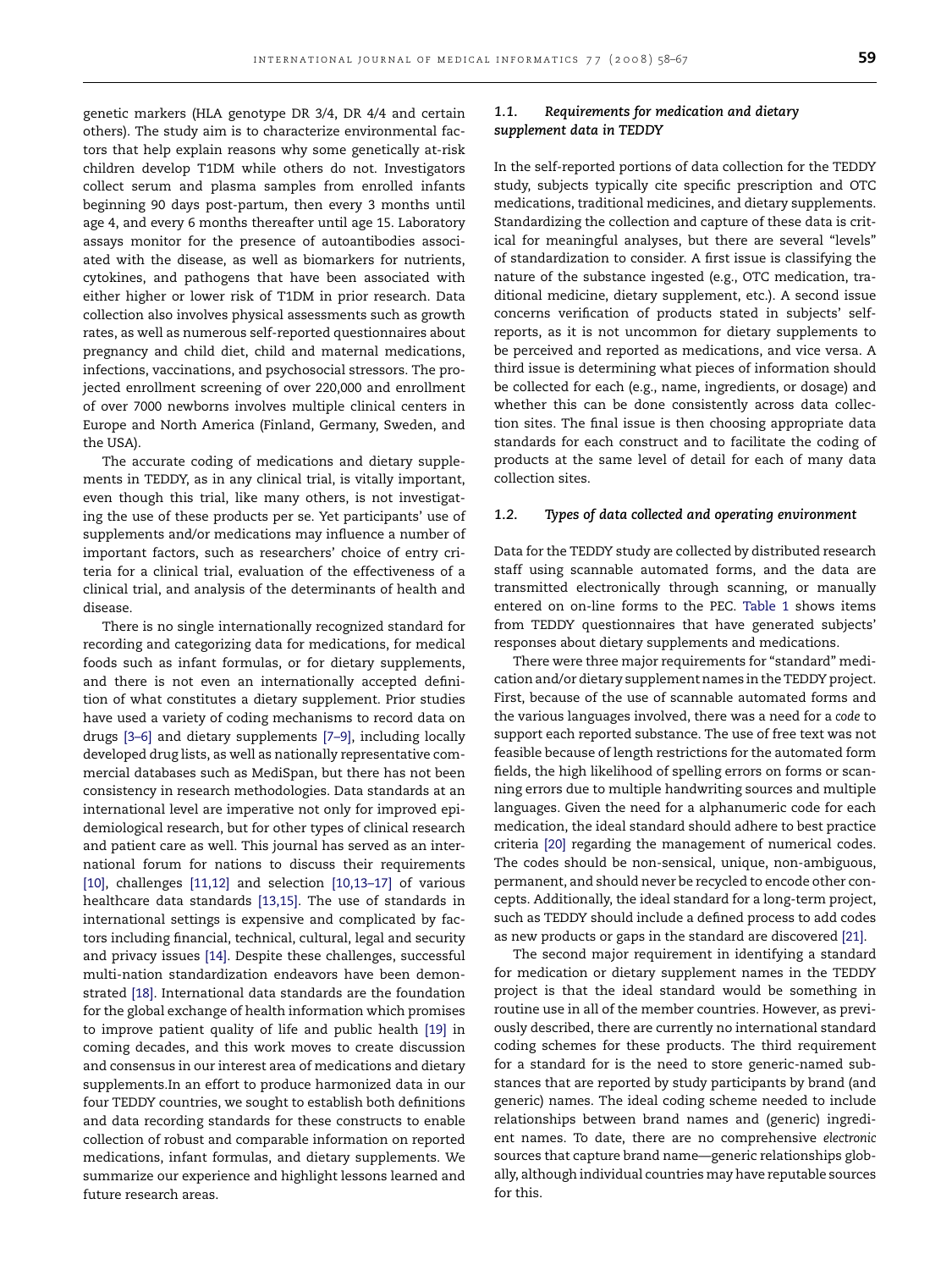<span id="page-2-0"></span>

| Table 1 - Study questions which elicit self-reports of medications and dietary supplements |                                                                                                                                                                                                                                                                                                                                                                                                          |
|--------------------------------------------------------------------------------------------|----------------------------------------------------------------------------------------------------------------------------------------------------------------------------------------------------------------------------------------------------------------------------------------------------------------------------------------------------------------------------------------------------------|
| Target subject                                                                             | Question                                                                                                                                                                                                                                                                                                                                                                                                 |
| Mother (90 days post-partum)                                                               | Did you get any vaccines during pregnancy?                                                                                                                                                                                                                                                                                                                                                               |
|                                                                                            | Did you take any medications during pregnancy?<br>• Antibiotics. Please list the name of the antibiotic(s) you took<br>• Anti-inflammatory steroid pills or injections<br>• Medication against morning sickness<br>• Medication for diabetes<br>• Other?                                                                                                                                                 |
|                                                                                            | During your pregnancy did you take any dietary supplements such as prenatal vitamins, single<br>vitamins, multivitamins, multiminerals, or other dietary supplements (such as fish oils,<br>antioxidants, herbals, or others)?                                                                                                                                                                           |
| Child four times yearly to age 2, and<br>twice yearly thereafter to age 15                 | Has your child been given any medications—any kind of prescription medication (oral, topical,<br>injection, etc.) and/or oral "over-the-counter" medication?<br>• When started? (Date)<br>• When stopped? (Date)<br>$\bullet$ Reason?                                                                                                                                                                    |
|                                                                                            | Has your child been given any dietary supplements such as single vitamins, multivitamins,<br>multiminerals, or other dietary supplements (such as fish oils, antioxidants, herbals, or others)?<br>• When started? (Date)<br>• When stopped? (Date)<br>• Type of preparation (brand name)?<br>• How many drops, droppers, mL, or tablets did you give the child each time?<br>• How many times per week? |
|                                                                                            | Has your child been given any vaccinations since your last TEDDY visit?<br>· If yes, which ones?                                                                                                                                                                                                                                                                                                         |

In an effort to institute best practices for coding these products within the TEDDY study, the PEC began by identifying the three major standards requirements mentioned above. Then we evaluated against the needs of our study the status of named data standards under consideration by relevant policy and standards bodies in European Union and the United States, as well as the data collection methods of other large multi-national studies.

### *1.3. Relevant standards: USA*

In the USA, the National Institutes of Health (NIH) has proposed a roadmap for research in order to establish standards for clinical trials [\[22\].](#page-8-0) Test projects of this roadmap include centralized data management for distributed research, the harmonization of clinical and research data, and the use of data standards throughout the research process. The Consolidated Health Informatics (CHI) initiative is a collaborative agreement between all US federal organizations that collect healthcare data. Representatives from multiple agencies have worked together to identify and recommend the use of the "best" data standards in a variety of areas (e.g., laboratory, test names, and clinical drugs) [\[23\].](#page-8-0)

The CHI has named RxNorm as the standard for clinical drug names, principally for prescription medications. There is no named CHI standard for dietary supplements or medical foods. RxNorm is a database produced and managed by the US National Library of Medicine (NLM). RxNorm uses a controlled nomenclature of medications at varying levels of detail [\[24\], u](#page-8-0)sing a simple relational model that associates multiple dosages, forms, and packaging of medications to their component ingredients (as generic or non-proprietary brand names) [\[25\].](#page-8-0)

RxNorm does include a small number of dietary supplements; however, most of the estimated 30,000 dietary supplements sold in the USA are not part of the RxNorm inventory. A domain for dietary supplements is not even recognized by CHI, indicating that CHI will not propose standards for these products. Additionally, there is no national database for dietary supplements. A number of large research studies have developed specific supplement databases pursuant to their study needs [\[9,26,27\]. A](#page-8-0)nd, a certain number of dietary supplements are included in food databases designed for nutrition research, such as the US Department of Agriculture's National Nutrient Database, and the Nutrition Data System (NDS-R) (University of Minnesota, Minneapolis, MN). NDS-R is the database used in the TEDDY study for recording food intakes. However, NDS-R does not contain information for most dietary supplements and many infant formulas reported by our subjects, and planned expansion of the dietary supplement coverage is limited.

The lack of standards and common data repository for dietary supplement information is coupled with poor visibility for researchers into a shifting and volatile product marketplace on the US side of the Atlantic. The North American dietary supplement industry experiences a lively and dynamic business environment, with continuing product reformulations, discontinuations, and new offerings in response to supply and demand. Market conditions for dietary supplements more closely align with those of the food industry, not the pharmaceutical industry. This allows for continual product change; for example, a product with the same name and manufacturer can have different ingredients and doses depending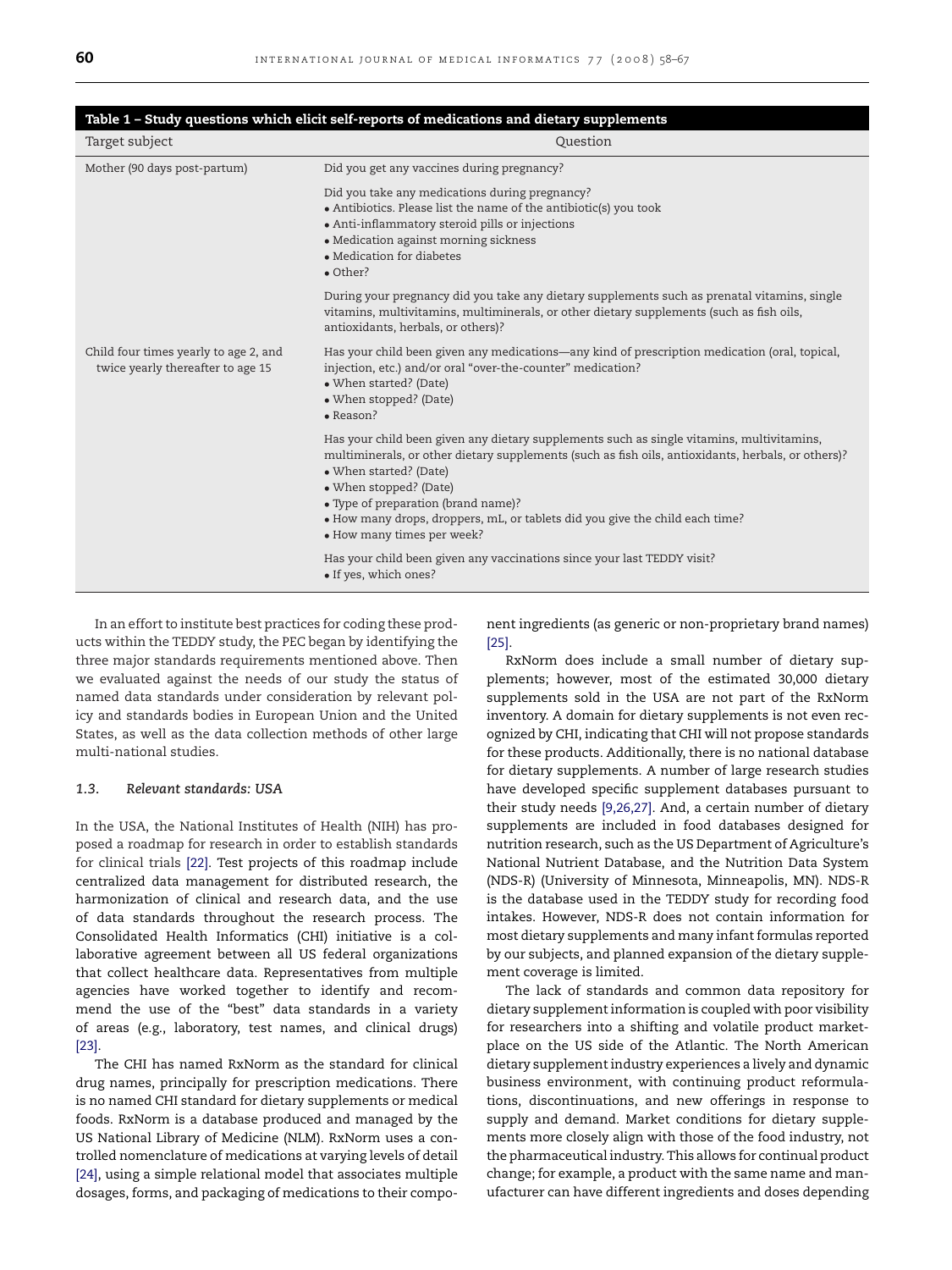on date of manufacture. This is a fundamental market condition that will provide enduring challenge for researchers who need to track and code products and their constituent ingredients.

The supplement markets are loosely regulated by the Dietary Supplement Health and Education Act (DSHEA), a 1994 amendment to the Federal Food, Drug and Cosmetic Act. The DSHEA does not regulate dose ranges or product constituents beyond the scope of safety and/or maximum intake limits for certain substances where adverse effects are known. Additionally, there are no regulatory measures to govern the public reporting of product changes, and, new dietary supplements require no pre-market approval unless they contain novel ingredients that were not previously sold.

At present, the NIH Office of Dietary Supplements (ODS) has made advances to create a database in conjunction with publicly downloadable SAS datasets created by the National Center for Health Statistics (NCHS). However, the NCHS data are limited to those dietary supplements actually reported by participants in the nationwide survey known as CSFII-NHANES; these datasets represent a small fraction of products being sold. Also, the NCHS datasets are compiled retrospectively, so that many entries are made obsolete either due to product discontinuance or product reformulation.

The ODS has also begun efforts to expand a proprietary industry database, so as to include label information for all dietary supplements sold in the USA. The expansion of the proprietary industry database will require the updating, coding and maintenance of an entire system of data structures, user interfaces, business logic, and other interactive components. Availability of the database is not expected until well into the next decade.

#### *1.4. Relevant standards: European Union*

European pharmaceutical and dietary supplement products can differ markedly from those sold in the US and may differ among the EU Member States, as do cultural practices and professional guidelines for the use of medicines and dietary supplements. And a number of factors impact product coding in the EU. Overall, the World Health Organization (WHO) has developed the International Nonproprietary Names (INN) initiative to provide a global standard naming for non-proprietary (generic) items. However, there is no accessible numerical code associated with unique drug names, or brand names, and it is the brand name that is most often reported by study participants. The INN does not maintain the many different brand names (across countries) for each generic drug. Nor is there an INN system of nomenclature for dietary supplements.

The London-based European Medicines Agency (EMEA) is the organization chartered by the EU to oversee the evaluation and supervision of medicines and to adopt a mutual recognition procedure. The current EU regulations for the naming of medications require one single name to be used for a medicinal product in all Member States. The name may be either an invented (brand) name, an INN name, or a scientific name, together with a trademark or name of the manufacturer, followed by the strength and the pharmaceutical form [\[28\].](#page-8-0)

In a separate EU undertaking, the European eHealth Action Plan, adopted in 2004, is providing a roadmap for interoperable healthcare systems among Member States. The proposal of standards for coding medications is included in the eHealth Action Plan, and is targeting to operations that support clinicians in patient care. Among the systems under consideration are SNOMED CT [\[29,30\]](#page-8-0) and GALEN [\[31–33\]. S](#page-8-0)NOMED CT is a comprehensive controlled clinical vocabulary, initiated over 40 years ago under sponsorship of the College of American Pathologists. GALEN was developed as a common reference model for surgical procedures in Europe, and was later extended to include generic drugs, their composition in terms of chemicals and chemical classes, their actions, indications, and interactions, based on a language independent model.

Product standards for dietary supplements sold in the EU are just evolving under the auspices of two recent regulatory documents, the Food Supplements Directive (FSD) [\[34\]](#page-9-0) and the Traditional Herbal Medicinal Products Directive (THMPD) [\[35\].](#page-9-0) The THMPD, adopted in 2004, created a group within the EMEA, the Committee on Herbal Medicinal Products, charged with establishing product registrations, monographs, and indications for substances such as herbs, roots, algae and other natural products which are used as folk or traditional medicines. At present, the Committee has scheduled regular and frequent meetings in an effort to create a list of authorized products and doses. But the creation of the approved substances/doses list is a major undertaking, and it is unclear when the list will be made available.

The FSD, initially adopted in 2002, creates a single market in non-medicinal food supplements throughout the EU by integrating regulation for ingredients, forms of ingredients, and doses. The FSD directed an extensive safety evaluation, followed by regulations for marketing and labeling food supplements. Currently, the FSD deals with only vitamins and minerals and will not go into full effect until December 31, 2009. The FSD is likely to be extended to cover additional products, possibly including some herb and plant extracts that are not listed under THMPD. Additionally, the FSD allows for local country regulations to prevail in cases where country-specific regulations differ from those specified under the FSD.

#### **2. Approach used in our study**

An early challenge for TEDDY was the ascertainment of specific definitions to use for the various products, as the distinction between medication and dietary supplement is often blurred. We considered the following classifications:

(1) *Dietary supplements*: There are no internationally accepted definitions. In the USA, DSHEA provides that dietary supplements can be vitamins, minerals, herbals and botanicals, animal extracts, amino acids, proteins, concentrates, metabolites and constituents, teas, or other miscellaneous products. Indeed, all that is needed for a product to qualify as a dietary supplement in the USA are the words "dietary supplement" on the product label and compliance with other product labeling regulations. In the EU, the FSD (2002/46/EC) defines food supplements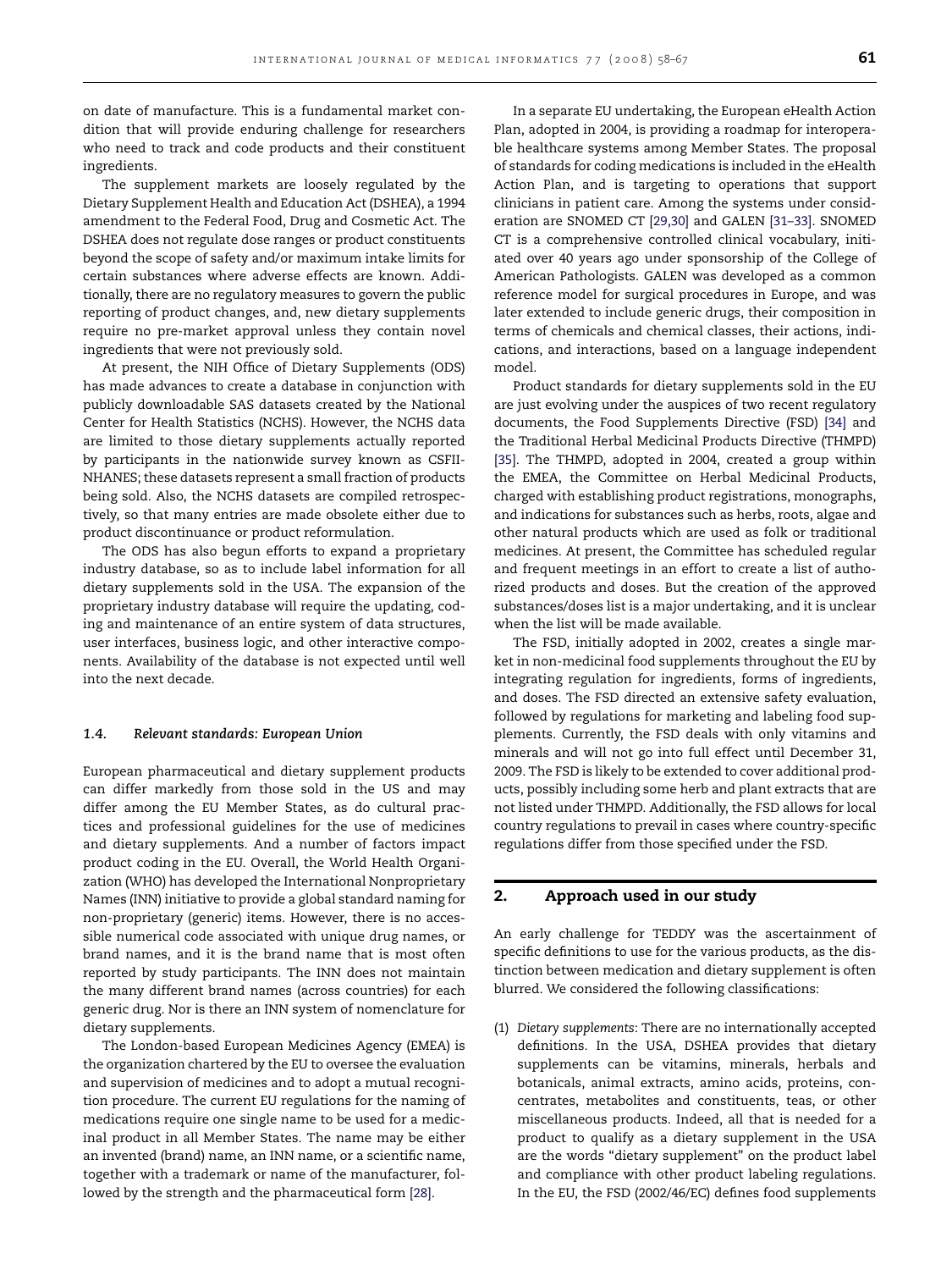as "foodstuffs the purpose of which is to supplement the normal diet and which are concentrated sources of nutrients or other substances with a nutritional or physiological function, marketed in dose form." At present, FSD applies to a restricted list of vitamins and minerals, but in time could apply to all products that contain established nutrients. The THMPD defines traditional medicines as products sold over-the-counter that have a history of use anywhere in the world for at least 30 years, and in the EU for at least 15 years. They may be herbs, extracts, or other types of products.

(2) *Medications*: Medications in the USA include those products that meet the definition of drugs in Section 201 of the Federal Food, Drug and Cosmetic Act (21 U.S.C. 321) [\[36\],](#page-9-0) intended for use in the diagnosis, cure, mitigation, treatment, or prevention of disease, including those that are chemically synthesized and those derived from living sources (biologic products). The definition encompasses any product recognized in the official United States Pharmacopeia, official Homeopathic Pharmacopeia of the United States, official National Formulary, or any supplement to any of them. In the EU, Directive 2004/27/EC of 31 March 2004 [\[37\]](#page-9-0) defines as medicinal any substance or combination of substances presented as having properties for treating or preventing disease in human beings; or any substance or combination of substances which may be used in or administered to human beings either with a view to restoring, correcting or modifying physiological functions by exerting a pharmacological, immunological or metabolic action, or to making a medical diagnosis.

#### *2.1. Operational considerations*

The blurred boundaries among prescription and other medicines, and dietary supplements are often exacerbated by difficulties in obtaining complete and accurate data from subject self-report. To collect the most accurate and detailed information, staff members in the TEDDY study ask participants to bring to the clinic the product labels and bottles, but typically the subjects do not. And, a large percentage of study participants are unable to identify their medications and dietary supplements beyond the brand name, or general product description. Research staff thus must engage in the often tedious and time-intensive process of determining product ingredients and dosage, then making a determination about how to define and code them within the study's data structures.

## *2.2. Standard rationale and implementation—RxNorm for medications*

RxNorm was selected as the ideal standard for coding medications in the TEDDY study because it meets all of the requirements outlined above. While it is not international in mission, the NLM does strive to address international needs in all of its activities, and as a rule ensures free and global access to its products. The library guarantees "best" terminology practices [\[20\],](#page-8-0) and the numerical codes in RxNorm will never be changed or reassigned. These code numbers are easily accessible through the NLM-developed UMLS and the RxNav [\[38\]](#page-9-0) interfaces.

RxNorm uses a controlled nomenclature of medications at varying levels of detail [\[24\],](#page-8-0) using a simple relational model that associates multiple dosages, forms, and packaging of medications to their component ingredients (as generic or non-proprietary brand names) [\[25\]](#page-8-0) [\(Fig. 1.\)](#page-5-0) RxNorm provides standard names for clinical drugs (active ingredient + strength + dose form) as administered to patients. It provides links from clinical drugs, both branded and generic, to their active ingredients, drug components (active ingredient + strength), and related brand names.

In the USA, National Drug Codes (NDCs) adopted by the FDA for specific products (where there are often many NDC codes for a single product) are linked to a specific item in RxNorm. RxNorm also links its names to medication lists commonly used in pharmacy management and drug interaction software. The current focus of RxNorm is on US drugs to support the representation of administered drug products for hospital information systems [\[24\]](#page-8-0) RxNorm contains prescription medications and some OTC products (e.g., single vitamin preparations, pain relievers, antacids).

## *2.3. Standard rationale and implementation—dietary supplements*

Given the lack of standard definitions for dietary supplements and traditional medicines, the TEDDY study decided to generally implement the DSHEA definition, because it is wider in scope and includes products covered by both the FSD and THMPD in the EU. Study personnel follow procedures to record any pill, capsule, extract, or powder as a dietary supplement unless it is identifiable through RxNorm as a medication. A vitamin or other nutrient that is not administered orally (such as intramuscular or subcutaneous injection) is recorded as a medication. Also, if an herbal product or other DHSEA-defined dietary supplement is taken on the advice of a health care practitioner in connection with treating a health condition, it is recorded as a medication, in keeping with the language of the THMPD. Additionally, homeopathic products are recorded as medications because, while often confused with dietary supplements, they are licensed as medicines in the TEDDY countries where they are sold, and are included in the definition of medicines in the US Food, Drug and Cosmetic Act.

In our efforts to identify a suitable data repository for dietary supplements and traditional medicines taken in the absence of recommendation by a health professional, we concluded that no existing coding or data collection system meets the need of a large-scale multi-national trial such as TEDDY. The decision was made to create a relational database to catalog products reported by our subjects. The structure of the dietary supplement database was inspired by the RxNorm data model and is scheduled to be under continuous update as new products are reported throughout the study. The model captures relationships between brand name, ingredient, ingredient strength, and product form, and enable a user to query from the specific to the generic and vice versa, to allow data entry and look up by varying levels of detail (e.g., brand, ingredient, dosage, form, packaging,) with defined relationships between these constructs, as shown in [Fig. 2.](#page-5-0) This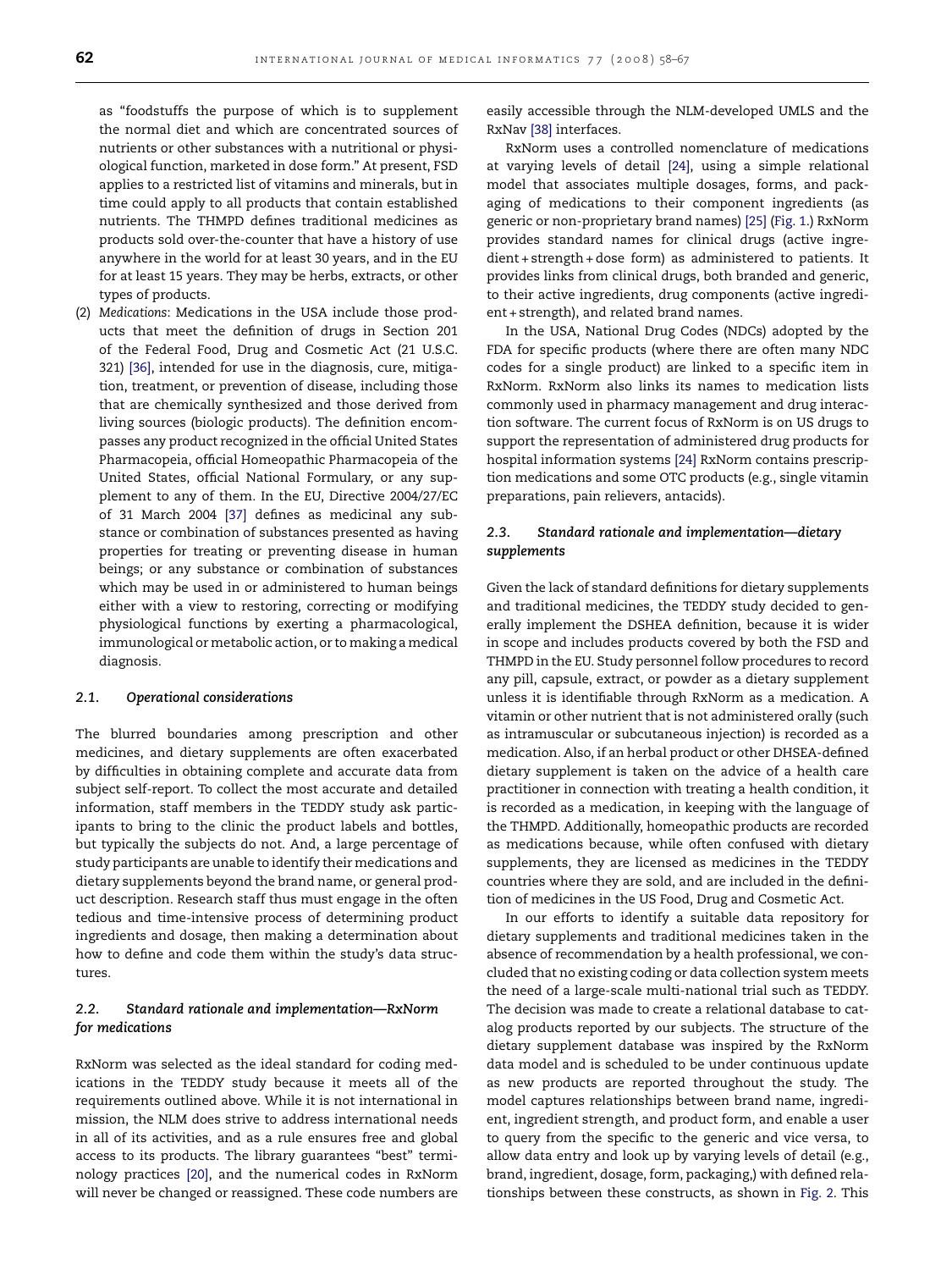<span id="page-5-0"></span>

**Fig. 1 – RxNorm data structures. Source: <http://www.nlm.nih.gov/research/umls/rxnorm/overview.html>**



**Fig. 2 – Data model.**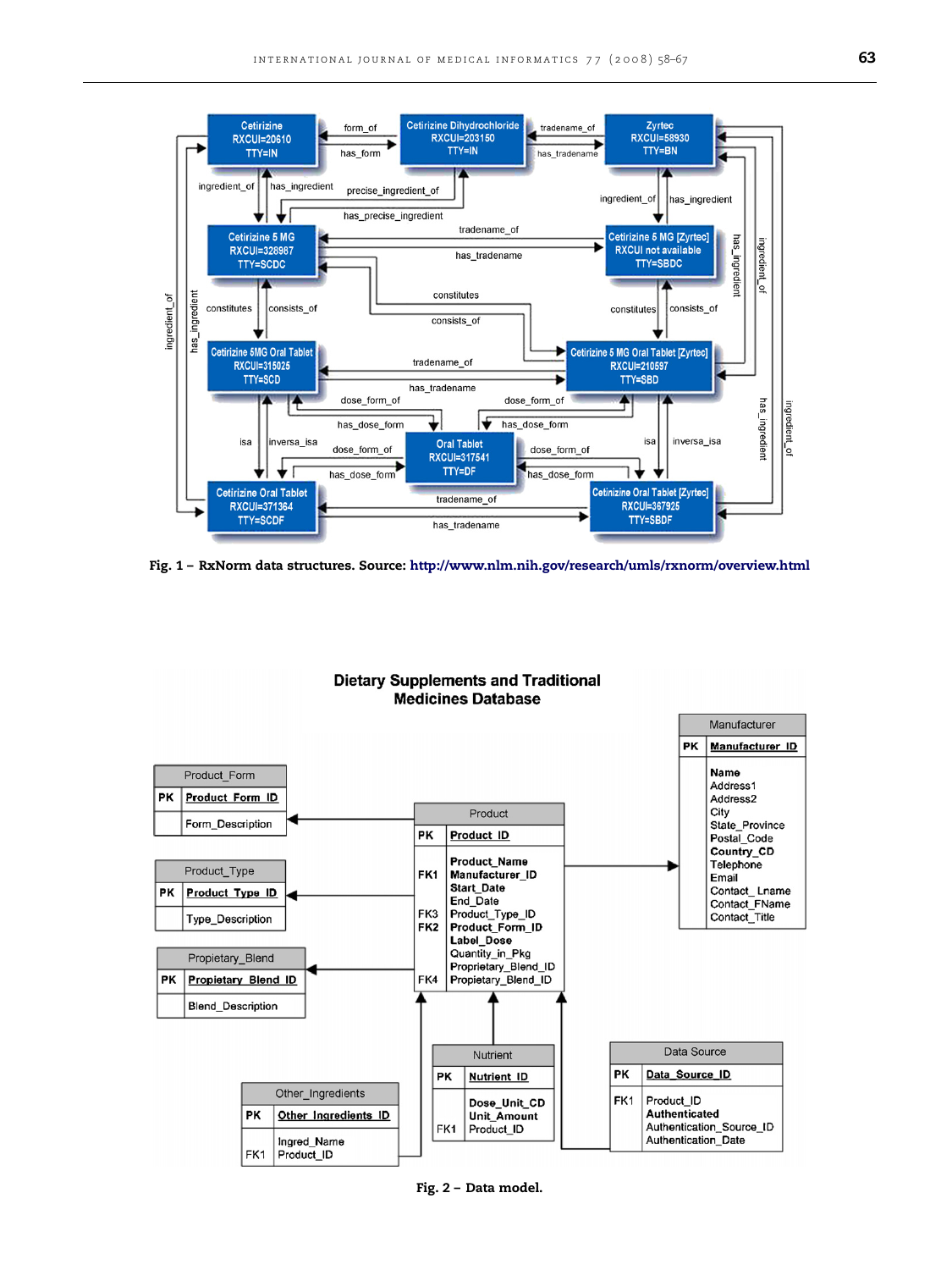structure therefore allows data to be recorded at varying levels of detail, but the relationships between the levels of detail are explicit.

Products are keyed by brand name, as this is the way study participants typically report them. In addition to brand name, the database includes variables to capture manufacturer, dosage, dosage form, and the ingredient content of 40 constituents and their chemical form. For products that are discontinued or reformulated, PEC staff obtain the entry and exit date of each formulation and record that data into separate variables. There is a variable to capture the source of our information (product label, supplier, ODS, etc.). Another variable captures miscellaneous product attributes, such as filler and binder constituents, and substances not recognized as containing nutrients, such as many herbs. We have also included variables to record whether the product dose and ingredients have been authenticated in laboratory assays, and the source of that authentication. This information is needed due to lingering issues regarding manufacturing quality control; some dietary supplements have been found to contain ingredients and/or doses substantially different than those listed on the label.

In addition to DSHEA-defined dietary supplements, our database includes other products, such as infant feeding formulas. While we found that the ingredients of many infant formulas are available in our four country-specific food databases, there is no data repository national or otherwise, to capture data at the level of detail desired for the TEDDY study. For example, many infant formulas now include functional components such as prebiotics/probiotics, or include specialized or hydrolyzed proteins—constituents which are not readily identifiable in traditional food databases, but may be valuable in the analyses of outcomes. The dietary supplements database also records certain other traditional medicines and functional foods reported by our population (such as vitamin waters, and highly fortified nutritional drinks).

## *2.4. Process for collecting medication data in TEDDY project*

The process identified for the coding of medications in TEDDY includes reporting medications by generic-named ingredients to the PEC, where the RxNorm codes are centrally assigned and managed for the project. If the reported medication has been collected previously in the TEDDY study, it is included in an on-line codebook, where research staff can access the correct code. If the medication name has not been previously collected, field researchers contact the PEC, whose staff determines the correct RxNorm code using the NLM's RxNav tool [\[38\].](#page-9-0) Because there is no single source for international brand name—generic name, each TEDDY site is responsible to determine generic (active) ingredients from any brand name reported medications from best national sources (when the brand name cannot be found in RxNorm). [While the World Health Organization's International Nonproprietary Names (INN) provide a well-adopted global standard naming for nonproprietary (generic) names, there is no accessible numerical code associated with unique drug names. Additionally, the INN does not maintain data on the many different brand

names (across countries) for each generic drug.] The PEC developed an on-line codebook (linking multiple proprietary names to unique generic ingredients or unique combinations of generic ingredients) to facilitate users to access a subset of (common) RxNorm codes remotely and on demand. Further, the PEC has an internal system in place to deal with generic drug names that might not be found in RxNorm. This process includes the assignment of a temporary ID number while the PEC contacts NLM about including the medication in RxNorm.

#### *2.5. Process for collecting dietary supplement data in TEDDY project*

The process identified for the coding of dietary supplements is similar to that for medications. All information is collected in a standardized way by centrally trained and certified local interviewers, supervised by centrally trained and certified site nutritionists, the country lead nutritionist, and the international nutrition manager. During the TEDDY clinic interviews, if the product and/or label are not provided by the subject, clinical staff make extensive probes to ascertain the product, product form, dose taken, and related information. Following the clinic interview, clinical staff review existing codes of products that have already been reported and associated with the scannable forms. For any product not already coded, the site staff, together with the PEC, assign a new code, followed by identification of label doses, dose forms, and ingredients. This typically involves contacting the manufacturer or distributor directly by telephone or electronic mail.

#### *2.6. Status*

RxNorm was implemented in the TEDDY project in May 2005 and as of July 2006, coverage has been 99% (282/284), at the level of active ingredients, of all the medications reported in the TEDDY study. Development of the dietary supplement database began in August 2005, and has thus far coded some 1200 dietary supplements and 650 infant formula products and forms from the four countries in our study. We have learned that pediatric supplements in particular include nontraditional and creative dose forms—fizzies, gummies, pops, and droppers, among others, in addition to the customary tablets, capsules and softgels, and thus we have expanded the entries in dose forms variable. Additionally, we found it helpful to distinguish products by country because two or more countries can market products with same or similar names, but different ingredients or doses.

The definitions and operational procedures we have adopted for medications and dietary supplements provide guidance for researchers to collect data systematically and to store it in specific places in the TEDDY data repository. The characteristics of medications and dietary supplements imply different data standards. These data are collected in different parts of the data collection forms, so that single data fields are encoded in a single data standard.

The models for both medications and dietary supplement data are similar, and both allow for the storage, retrieval and analysis of data at varying levels of specificity. Until there are named international or trans-Atlantic data standards for the collection and storage of medication and dietary supple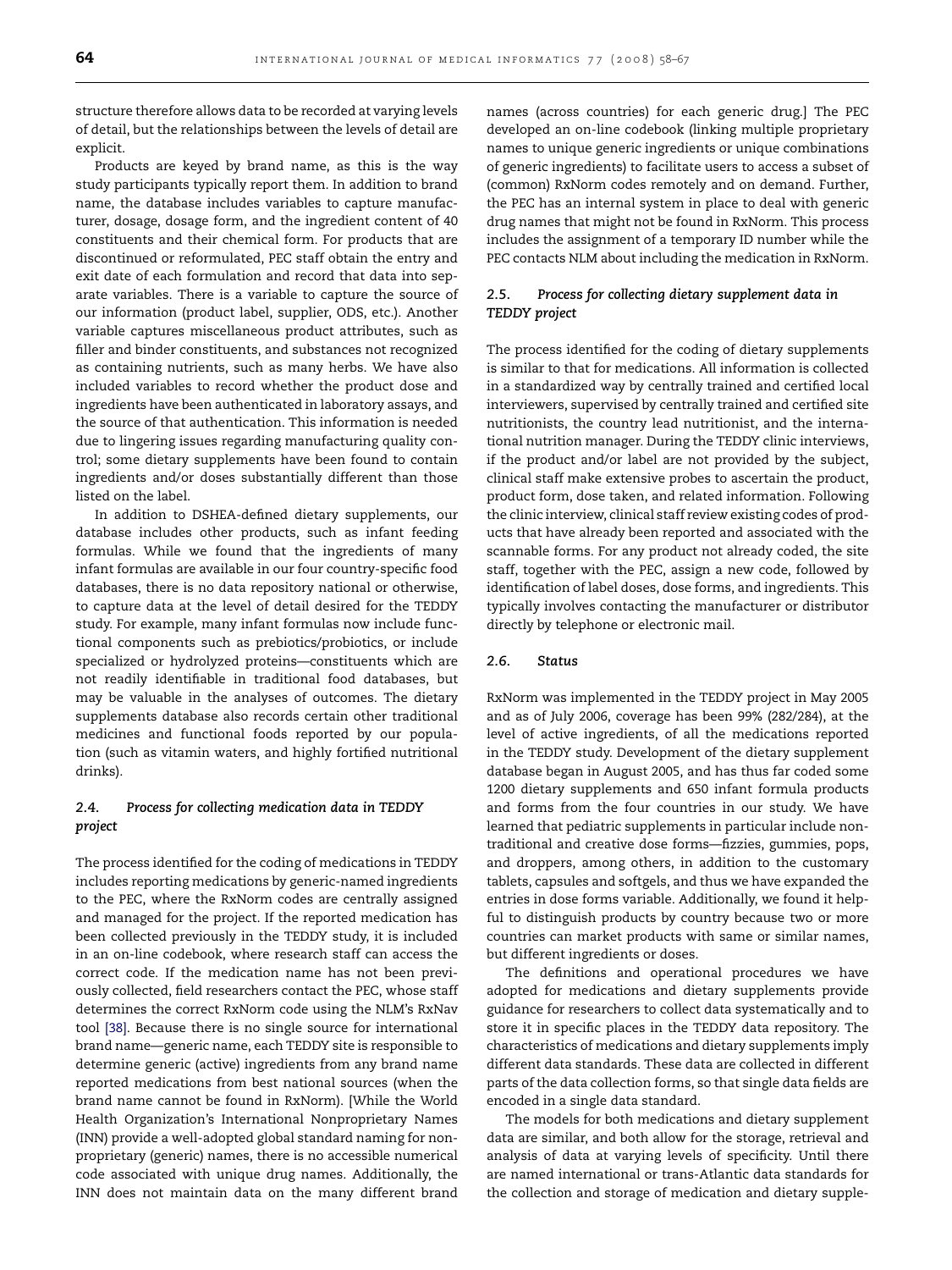ment data, this solution allows TEDDY researchers to collect, manage, and analyze data to meet study objectives. Our implementation of a data standard and standardized data collection practices has implications to benefit not only epidemiological research but also applications in patient safety [\[6\]](#page-8-0) that require standard coded medication information.

### **3. Discussion**

We recognize the immediate need for international data standards in the area of medication and dietary supplement data. In lieu of accepted standards, we have developed an option that captures standards requirements for epidemiologic research, and has the potential to convert to future standards when they are named. Although RxNorm is solely a US standard, at the ingredient level, most medications reported on the TEDDY study to date have been described in RxNorm. The use of the standards included in RxNorm can facilitate the sharing and exchange of research data across studies as has been called for by the NIH [\[39\].](#page-9-0) A standard that represents the relationship between the different granularities of data collection across countries was required. For later analysis and data mining activities, a desirable feature of a data standard would be one with explicit relationships between the different granularities of medication data (e.g., "Acetaminophen" is related to "Acetaminophen 100mg" is related to "Acetaminophen 100mg Extended Release Tablet"). The ideal representation for medication data needs a structure that will allow unique codes for these varying levels of detail (since information is often reported to research staff at different levels of specificity), yet capture the relationships between them. Therefore, researchers can use different tables from the relational RxNorm model to capture information across countries, but relationships between the data of differing levels of specificity are explicit and can later be exploited. This same rationale supported the development of the model for storing dietary supplement data. It is critical in outcomes analysis to aim for completeness and accuracy in the collection of data regarding traditional medicines, infant formulas, and dietary supplements. For example, most dietary supplements contain substances known as "micronutrients" in the nutrition vocabulary; that is, they are nutrients needed only in small quantities to support life and growth. But micronutrients are often found to be highly levered—small changes in intakes have the potential to result in large differences in the determination of health and disease. Therefore the accurate and detailed representation of these substances in our datasets, alone, in combination with one another, and in the context of total diet including food, is necessary. We hope that the efforts of ODS to create and support USA data standards for dietary supplements continue, and we hope that emerging standards across the Atlantic address the same requirements that motivated our solution. The National Library of Medicine's UMLS System [\[40–42\]](#page-9-0) is a source of linking multiple (over 100) standard healthcare standard vocabularies and could be tool to link RxNorm to SNOMED CT or other classifications that emerge as standards in this area.

Because of the planned longevity of the TEDDY study, the space of medications and dietary supplements that could

#### **Summary points**

What was known before the study?

- Epidemiologic and other human research studies collect data on the use of pharmaceutical products and dietary supplements.
- There is no standard international or global coding or classification scheme for these data.
- There is no standard practice for collecting and storing these data, nor is there a standard data model to guide local efforts.

What this study has added to the body of knowledge?

- This work reviews current data standards and "best" practices (both in the USA and the EU) for the collection and storage of data related to the use of pharmaceutical products and dietary supplements.
- This work highlights the challenges in defining international data standards and "best" practices for the collection and storage of these data, and highlights differences in data standards policy in the USA and EU.
- In lieu of commonly accepted data standards, a model for storing reported pharmaceutical and dietary supplement data is presented. This data model and the described data collection practices (used in a large multi-national epidemiologic study) fulfill epidemiologic research data requirements and have the potential to convert to future standards when they are established.

conceivably be reported over the study life is impossible to define, as TEDDY is targeted to collect data until at least the year 2020 and beyond. The tools we have adopted are flexible and allow distributed research staff to search the entire data space, including generic and proprietary names. We recognize that standards for nomenclature, coding, and data harmonization are evolving, and we have structured our designs to have flexibility to accommodate emerging standards. Our prime objective was to create data structures and coding methodologies that are robust, detailed and operate in a platform-independent software environment that can serve as efficient interim repositories until global, or at least trans-Atlantic standards are adopted. The data structures and data collection methodologies set in place for the TEDDY study will hopefully facilitate migration once international standards for medications and dietary supplements emerge, and common, publicly accessible databases for coding these products are realized.

## **4. Conclusion**

Clinical researchers require data collection and coding systems that can facilitate the rapid capture, coding, and catego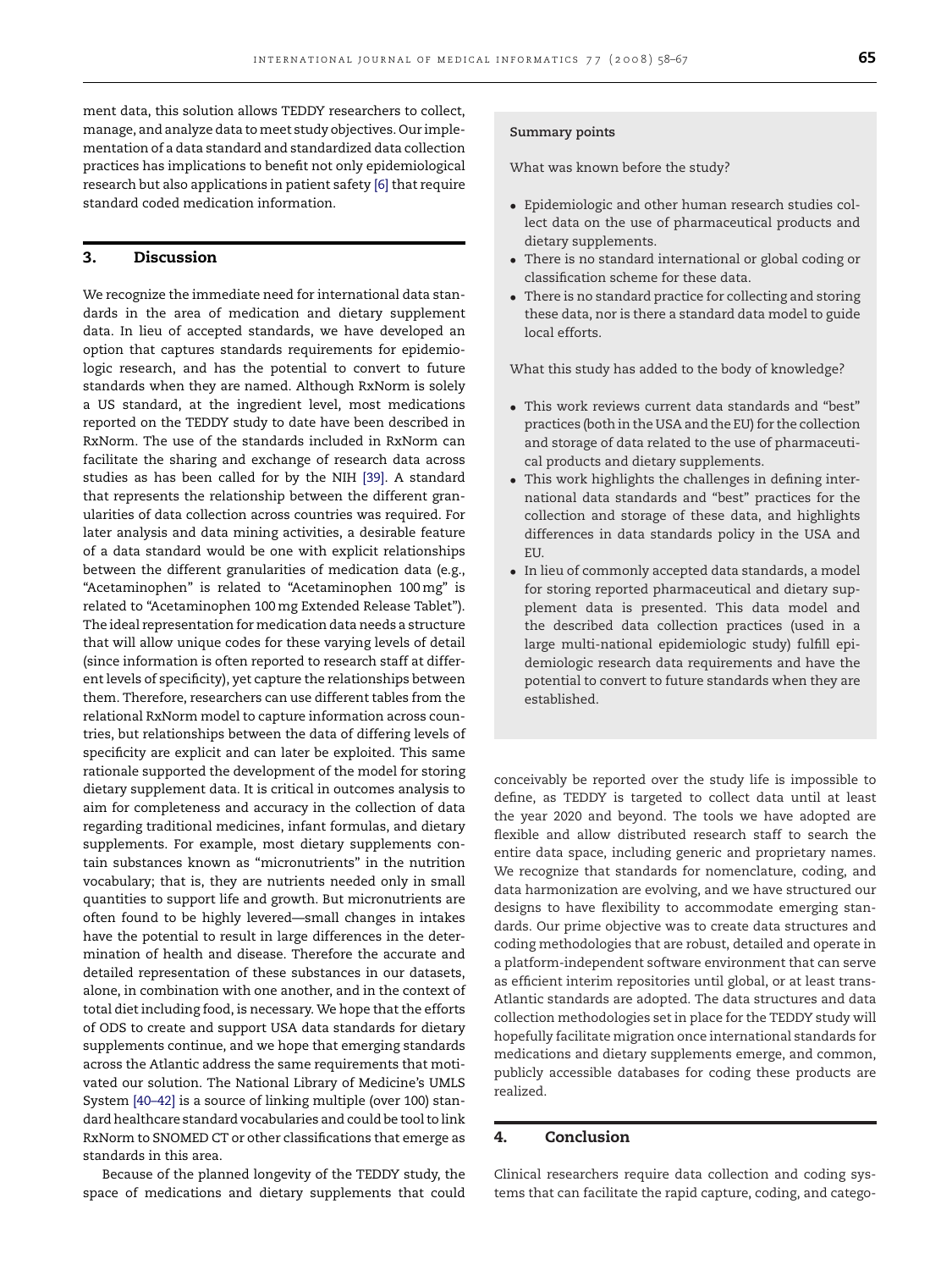<span id="page-8-0"></span>rization of products, according to brand name and ingredients, adverse effects, with perhaps the added capability in the case of dietary supplements and traditional medicines, to include a grading system for authentication of product constituents, doses, and drug-supplement interactions. Data standards requirements for a large epidemiological study led to the selection of RxNorm as an ideal standard for medication data, and promoted the design of new data structures to serve as interim repository for dietary supplement data, pending evolution of trans-Atlantic or global product and coding standards.

#### **Acknowledgements**

This research was funded by grant number DK63970 from the US National Institute of Diabetes, Digestive and Kidney Diseases (NIDDK). We are grateful for the assistance of Stuart J. Nelson, MD, head of the Medical Subject Headings Section at the US National Library of Medicine for inputs regarding RxNorm; to Jennifer Hudson for data entry and coding to Jamie Malloy for efforts toward building a system to support data collection; to Wendy McLeod and Cristina McCarthy for assigning and verifying codes; and to Dulce Garcia for her assistance developing the data model.

#### references

- [1] PEC, TEDDY Project Website, Pediatrics Epidemiology Center, 2006.
- [2] W.A. Hagopian, A. Lernmark, et al., TEDDY the environmental determinants of diabetes in the young: an observational clinical trial, Ann. N. Y. Acad. Sci. 1079 (2006) 320–326.
- [3] A.R. Keefe, et al., A hierarchical approach to coding chemical, biological and pharmaceutical substances, J. Toxicol. Environ. Health Part B: Crit. Rev. 8 (3–5) (2005) 145–452.
- [4] F.B.P.P. Investigators, The Family Blood Pressure Program (FBPP): multi-center genetic study of hypertension, Hypertension 39 (2002) 3–9.
- [5] W.M. Thomson, A medication capture and analysis system for use in epidemiology, Drugs Aging 10 (4) (1997) 290–298.
- [6] H. Miillerovh, J. VlCek, Drug information centre-analysis of activities of a regional centre, Int. J. Med. lnform. 45 (1997) 53–58.
- [7] K. Radimer, et al., Dietary supplement use by US adults: data from the National Health and Nutrition Examination Survey, 1999–2000, Am. J. Epidemiol. 160 (4) (2004) 339–349.
- [8] J.A. Foote, et al., Factors associated with dietary supplement use among health adults of five ethnicities, Am. J. Epidemiol. 157 (10) (2003) 888–896.
- [9] V. Newman, et al., Dietary supplement use by women at risk for breast cancer recurrence, J. Am. Diet. Assoc. 98 (3) (1998) 285–292.
- [10] P.L. Elkin, et al., Guideline and quality indicators for development, purchase and use of controlled health vocabularies, Int. J. Med. Inform. 68 (1–3) (2002) 175–186.
- [11] P. Williams, How to create awareness and ensure broad dissemination of health informatics standards, Int. J. Med. lnform. 48 (1998) 49–56.
- [12] J. Dudeck, Aspects of implementing and harmonizing healthcare communication standards, Int. J. Med. lnform. 48 (1998) 163–171.
- [13] D.E. Bourne, L.A. Hanmer, K.J. Heavens, Towards developing a national health information standards framework for South Africa, Int. J. Med. lnform. 48 (1998) 29–31.
- [14] Y. Zhang, Y. Xu, L. Shang, K. Rao. An investigation into health informatics and related standards in China, Int. J. Med. Inform. 2006 June 20, in press.
- [15] R. Lenz, M. Beyer, K.A. Kuhn. Semantic integration in healthcare networks, Int. J. Med. Inform. 2006 June 10, in press.
- [16] G.O. Klein, Standardization strategy from a European perspective, Int. J. Med. lnform. 48 (1998) 67–70.
- [17] R.C. Alvarez, J. Zelmer, Standardization in health informatics in Canada, Int. J. Med. lnform. 48 (1–3) (1998) 13–15.
- [18] C. Zywietz, SCP-ECG and vital signs information representation–two examples of successful transcontinental cooperation in medical informatics standardization, Int. J. Med. lnform. 48 (1998) 195–199.
- [19] P. Treseder, P. Williams, The common principles of health informatics standardisation that require exchange of information between the standardisation bodies of different countries, Int. J. Med. lnform. 48 (1998) 39–42.
- [20] J.J. Cimino, Desiderata for controlled medical vocabularies in the twenty-first century, Methods Inform. Med. 37 (4–5) (1998) 394–403.
- [21] M.S. Tuttle, S.H. Brown, K.E. Campbell, J.S. Carter, The semantic web as "Perfection Seeking": a view from drug terminology, in: I. Cruz, et al. (Eds.), The Emerging Semantic Web: Selected Papers from the First Semantic Web Working Symposium, IOS press, Amsterdam, 2002.
- [22] NIH, NIH Roadmap, Accelerating Medical Discovery to Improve Health, National Institutes of Health, 2005.
- [23] CHI, CHI Executive Summaries, Consolidated Health Informatics, 2004.
- [24] NLM, RxNorm, UMLS RxNorm description and links, 2005.
- [25] S. Liu, W. Ma, R. Moore, V. Ganesan, S. Nelson, RxNorm: prescription for electronic drug information exchange, IT professional 7 (5) (2005) 17–23.
- [26] S.L. Archer, et al., Association of dietary supplement use with specific micronutrient intakes among middle-aged American men and women: the INTERMAP Study, J. Am. Diet. Assoc. 105 (7) (2005) 1106–1114.
- [27] E.A. Yetley, Y.K. Park, Obtaining data on intake of supplements, in: L. GE (Ed.), Nutritional Status Assessment of the Individual, Food & Nutrition Press, Trumbull, CT, 1989, pp. 113–123.
- [28] EMEA Committee for Human Products, Guideline on the Acceptability of Invented Names for Human Medicinal Products Processed through the Centralized Procedure, CPMP/328/98, European Medicines Agency, Human Medicines Evaluation Unit, 2005.
- [29] K.A. Spackman, SNOMED CT milestones: endorsements are added to already-impressive standards credentials, Health Inform. 21 (9) (2004), p. 54, 56.
- [30] J.M. Kim, P. Frosdick, Description of a drug hierarchy in a concept-based reference terminology, Proc. AMIA Symp. (2001) 314–318.
- [31] A. Rossi Mori, F. Consorti, Exploiting the terminological approach from CEN/TC251 and GALEN to support semantic interoperability of healthcare record systems, Int. J. Med. Inform. 48 (1–3) (1998) 111–124.
- [32] W.D. Solomon, et al., A reference terminology for drugs, in: Annual Fall Symposium of American Medical Informatics Association, Washington, DC, Hanley & Belfus Inc., Philadelphia, 1999.
- [33] J. Rogers, A. Roberts, D. Solomon, et al., GALEN ten years on: tasks and supporting tools, in: R. Haux, et al. (Eds.), MedInfo 2001 Studies in Health Technology and Informatics, IOS Press, Amsterdam, 2001, pp. 256–260.